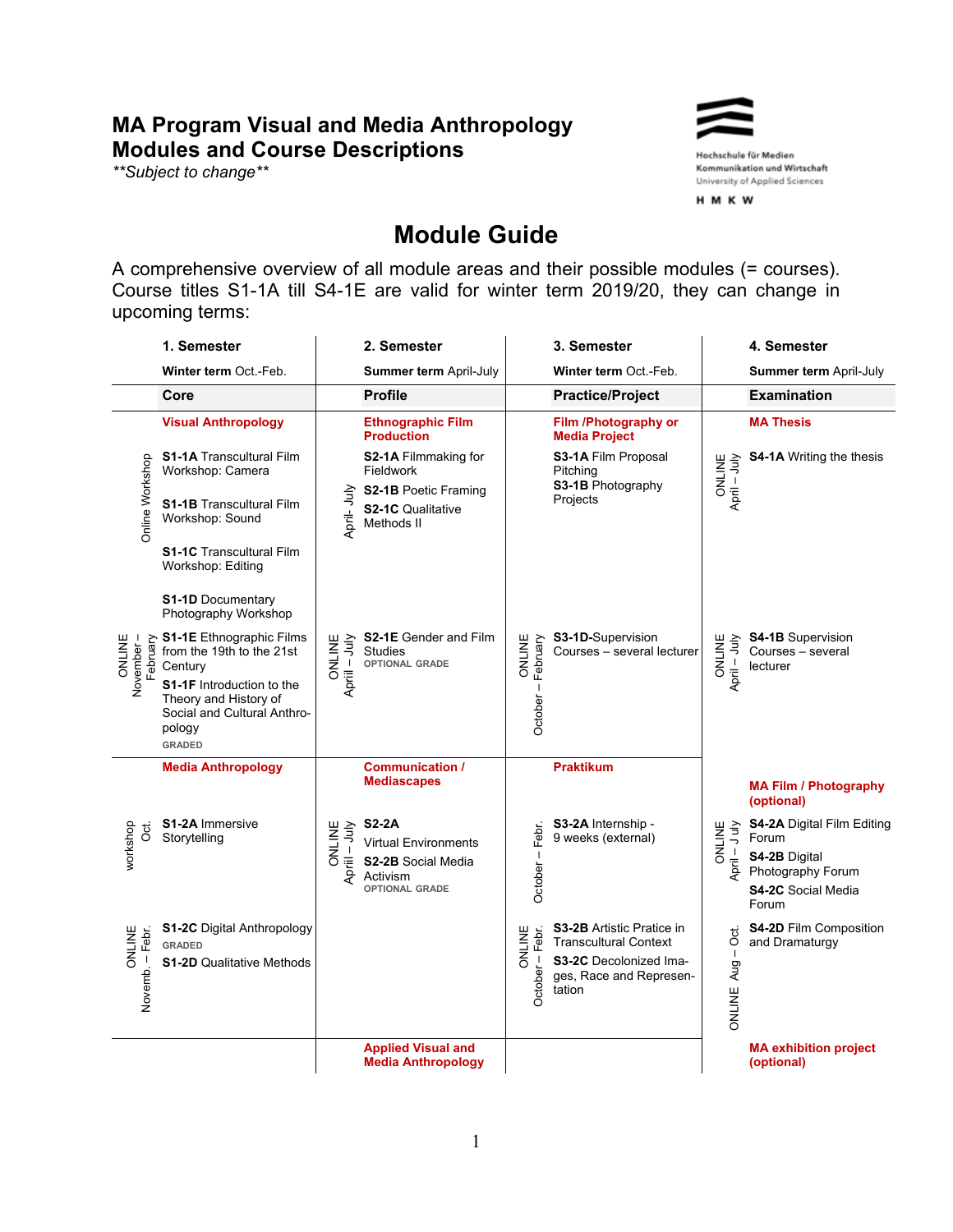| ONLINE<br>riil – July<br>Apriil | S2-3A Space und Place.<br><b>Theoretical Foundations</b><br>and Methods for Visuali-<br>zation<br><b>OPTIONAL GRADE</b><br>$S2-3B$ | <b>S4-1A Curating Exhibi-</b><br>tions<br><b>S4-1B Final Master</b><br>exhibition preparation |
|---------------------------------|------------------------------------------------------------------------------------------------------------------------------------|-----------------------------------------------------------------------------------------------|
|                                 | Mediascapes of<br>Publishing<br><b>OPTIONAL GRADE</b>                                                                              |                                                                                               |
|                                 | <b>S2-3C</b> Developing and<br>pitching film ideas                                                                                 |                                                                                               |
|                                 | <b>Master Thesis</b><br><b>Proposal</b><br>see chap. 4 GRADED                                                                      |                                                                                               |

# **Semester 1 - winter semester-**

Start usually around Oct.15th

### **Digital Anthropology**

*Leandro Goddinho and Blake Paul Kendall*



Technology infiltrates nearly every aspect of our lives. You are likely reading this on your computer or smartphone, from a digital file that you downloaded. This course will push you to critically consider technologies that are ubiquitous—and often invisible—and how they affect both individual identity and social life. We will begin this course with an examination of what we mean when we talk about digital anthropology, and how scholars throughout the twentieth century have addressed disruptive technologies. We will then study case studies that examine various aspects of the intersection between culture and technology. The goal of this course is for students to conduct (audio) - visual fieldwork in an online community of their choice. In doing so, they will be able to practice ethnographic fieldwork methods, such as participant observation and various interview techniques, in digital environments.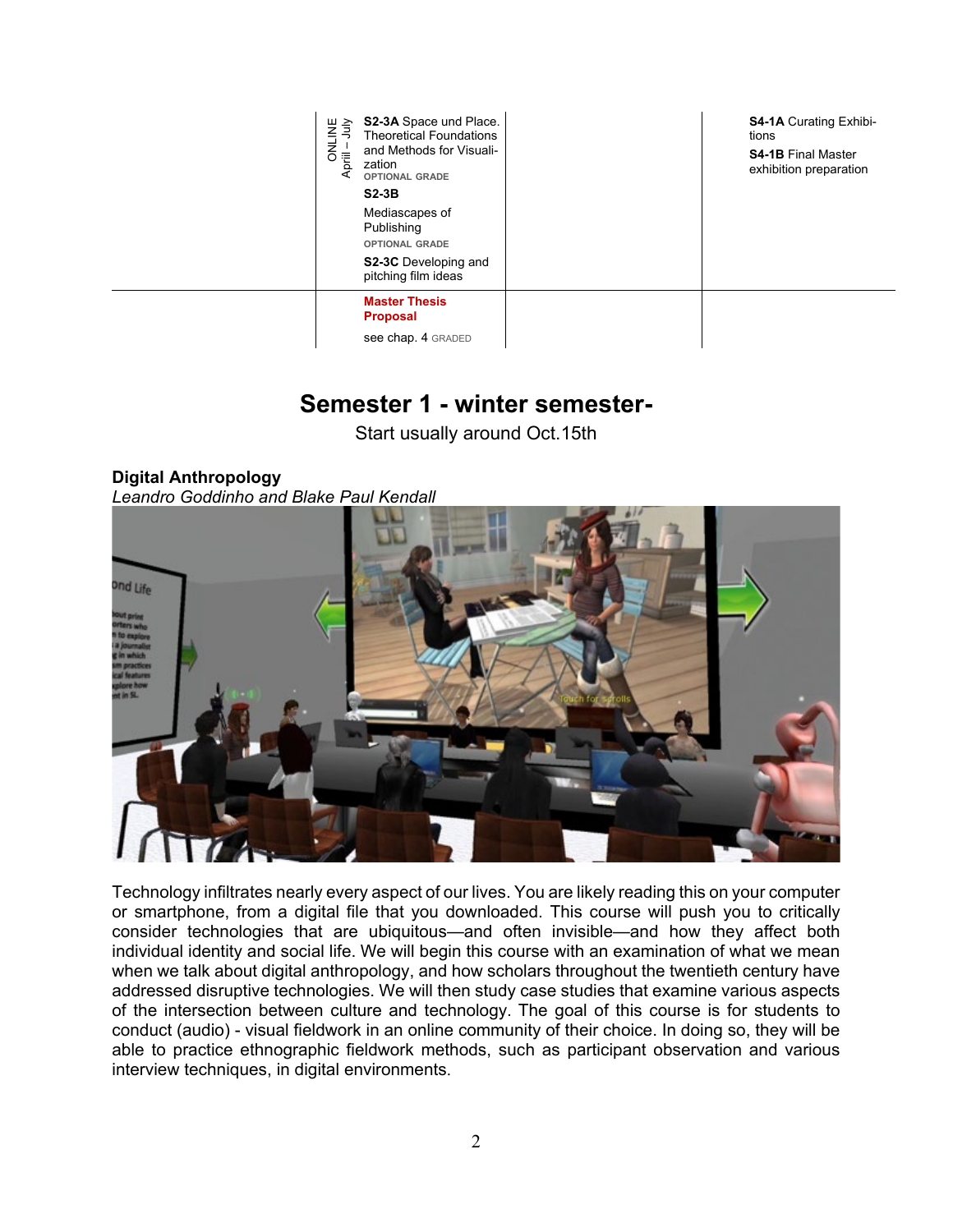#### **Documentary Photography** *Professor Nora Bibel*



How can we deal with documentary photography in times of click, post, like and use it as a photographic practice for engaged auteur photography that focuses on socially relevant issues? After an introduction to the theories and historical perspectives and positions of documentary photography the students will learn how to use the photographic camera as a research tool. How can frozen images tell the whole story of

complex social issues and personal fates? How can we make the invisible visible? We will look at design rules for a photographic image to compromise the message as well as on technical aspects. In addition to that we will learn how to use the tools Adobe Lightroom and Photoshop as a helping hand in our professional workflow. In this process we mainly focus on everybody finding his own visual language and work on an individual photographic series to prepare the students for a carrier in today´s confusing flood of images and media. We will investigate in aspects of the present market like picture agencies, publishers and professional magazines and invite experts from this field to the class. The students will learn about collaborations, contracts, rights of use, panoramic freedom and personal rights. For everybody´s own work we will focus on the development of a visual online publication.

## **Ethnographic Films from the 19th to 21th century**

*Professor. Dr. Undine Frömming*



Photo: Robert Gardner

This course will take us from the first grainy ethnographic film shot in the Arctic all the way to southern Ethiopia, with stopovers in Bali, Russia, Italy, Ghana, the United States, Canada, Germany and England. On this journey, we will explore classic works, figures and issues in the history and practice of ethnographic film. In so doing, we will encounter the visual anthropologists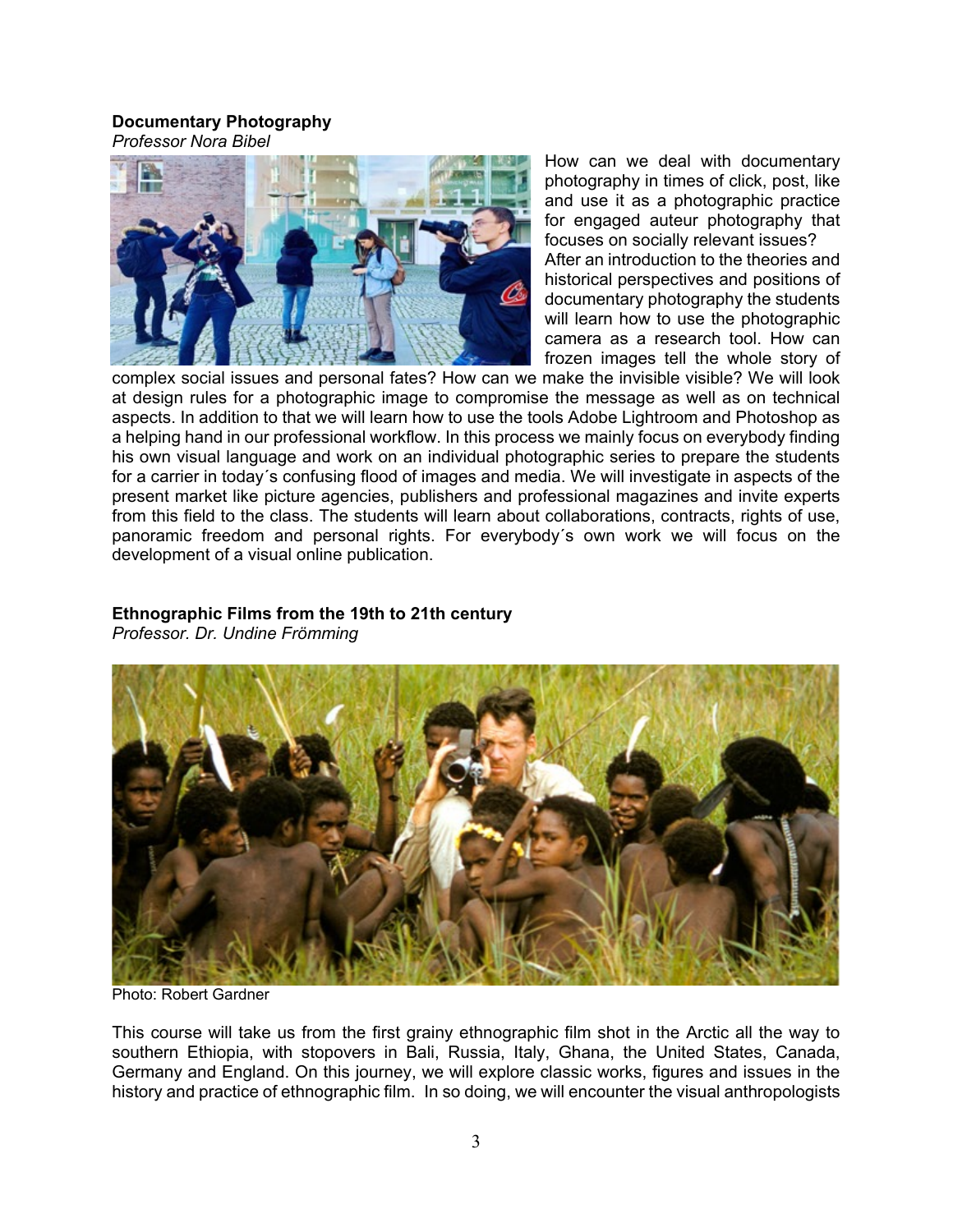Margaret Mead, Timothy Asch, Jean Rouch, Robert Gardner, Judith and David MacDougall, and many others. The goal is to experience and reflect on a diversity of ways of seeing, and thereby inspire new ways of filming. Each unit will be based on viewing and discussing films. We will aim to grasp an understanding of each film and its relationship to anthropology, and the way these films deal with issues and themes on-camera, off-camera, behind-camera and on the screen. We will consider the use of the camera as a research tool, the Kino-Eye, early British Realism and Italian Neorealism, aesthetics in film, ciné-trance, ciné-vérité, observational film, issues of cultural and gender representation, auto-ethnography, and ethical questions raised by the practice of ethnographic film.

**Ethnographic Methods I** *Barbara Rühling Karina Piersig*



Ethnographic methods today crosscut many academic fields. They are used in disciplines as diverse as sociology, anthropology, education, psychology, economics, and business. Ethnographic methods allow us to study up close how people, institutions, and organizations experience and interpret their lives. Therefore, ethnographic methods are today becoming increasingly relevant for students in many academic fields and disciplines. During the course we will cover fundamental ideas in ethnographic research such as: "Why you should bother about research methods to begin with…?" Your research methods, and the methodology section of your research paper, represent the power house of your research. You will learn about how you know what you know, and how this relates to your choice of methods and their interpretation. We will then spend a lot of time with the nuts and bolts of research. You will learn how to navigate your entrance into the field, select informants, do observations in the field, and write field notes and analytic memos. And you will learn about what kinds of qualitative interviews there are and how you can develop an interview schedule according to your needs. You will also learn tricks on how to keep an interviewee connected and talking to you. We will learn both about data collection and data analysis. A difficulty many students face at this point is what to actually do with their data. We will get a first idea of central data analytic techniques such as theory-based and grounded coding, and narrative interpretation.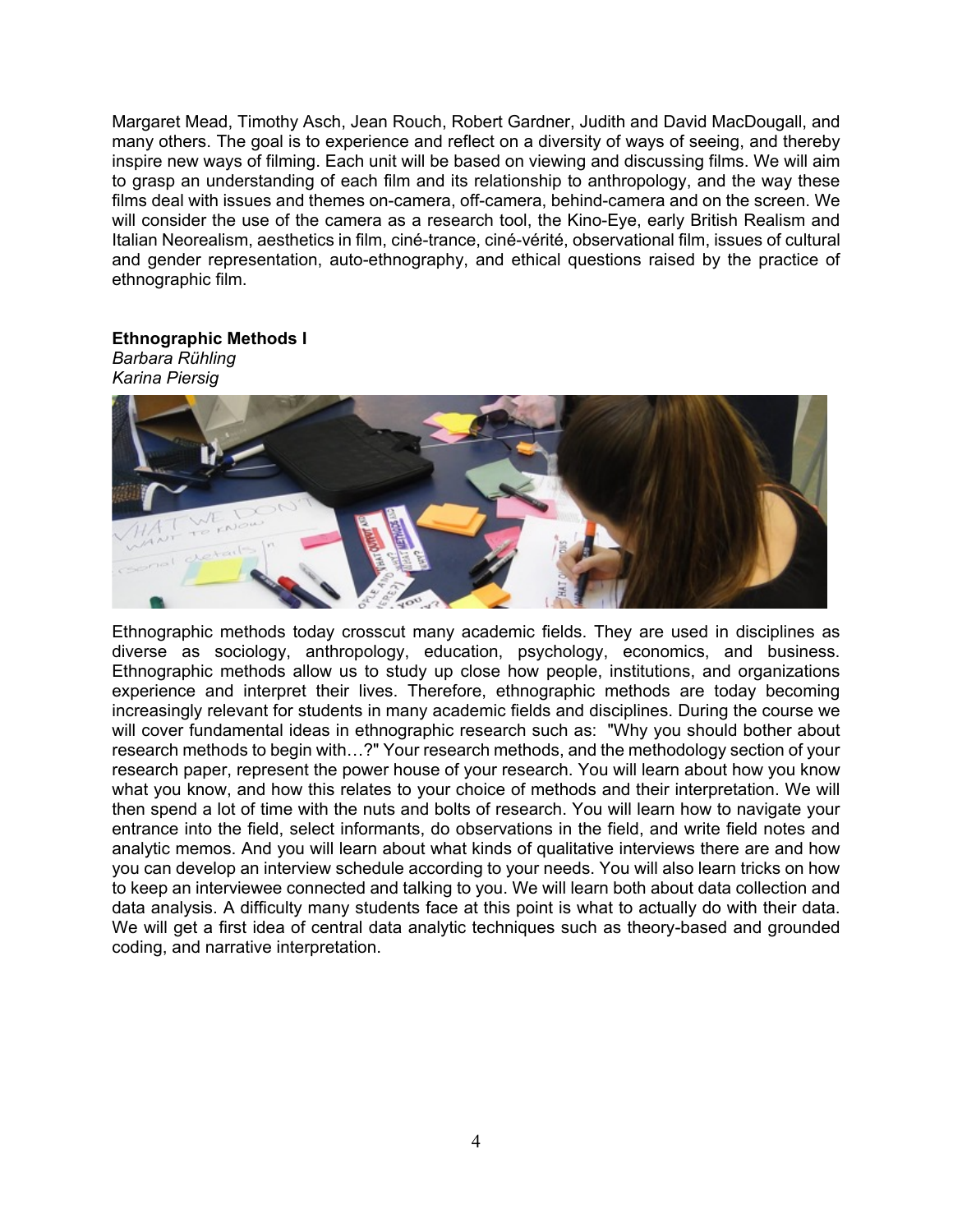#### **Immersive Storytelling** *Felix Gaedtke Gayatri Parameswaran*

Immersive technologies such as virtual and augmented reality are becoming important tools for storytellers. The power of these technologies offers exciting opportunities and poses difficult challenges. On the one hand it gives users an unprecedented level of agency and on the other hand, it raises questions about the ethics of 'experiencing' and 'witnessing' other realities.

This course considers best practices for immersive storytelling within the context of current technological advances. Using case studies, we understand different workflows for producing virtual and augmented reality works.



The course begins with an introductory class, which introduces participants to selected works on virtual reality headsets (Oculus Quest, Oculus Rift S and HTC Vive). In the second semester students will develop own virtual reality storytelling prototypes during a practical hands-on-workshop.

The goal of this course is to introduce students to current trends in the field of immersive storytelling and to offer practical experimentations with a relatively new but growing medium.

**Sound, Recording, and Aural Cultures** *Dr. Gilles Aubry*



The course is an introduction to critical sound theory and its applications in ethnographic research and art practice. The sound field is addressed as a sensual and conceptual space simultaneously, emerging through the interaction between the researcher and their interlocutors in the field, together with technological and environmental agents. We will engage with key concepts in sound studies (listening, recording, soundscape, archives, noise, unsound, acoustemology, etc), re-examining them also from a decolonial, feminist, and ecocritical perspective. We will consider how these notions can be applied performatively to research and creative sound production using a variety of media and modes of intervention. The student's own projects will serve as a starting point for group

listening sessions, presentations and discussions, complemented by examples from other artists. The participants are thus encouraged to bring self-recorded/produced (sound) material from past or current research projects and will be asked to contribute with a new short (audio or video) essay in the course of the semester. Basic information about recording and editing techniques will be provided, although technique is not the primary focus of the course.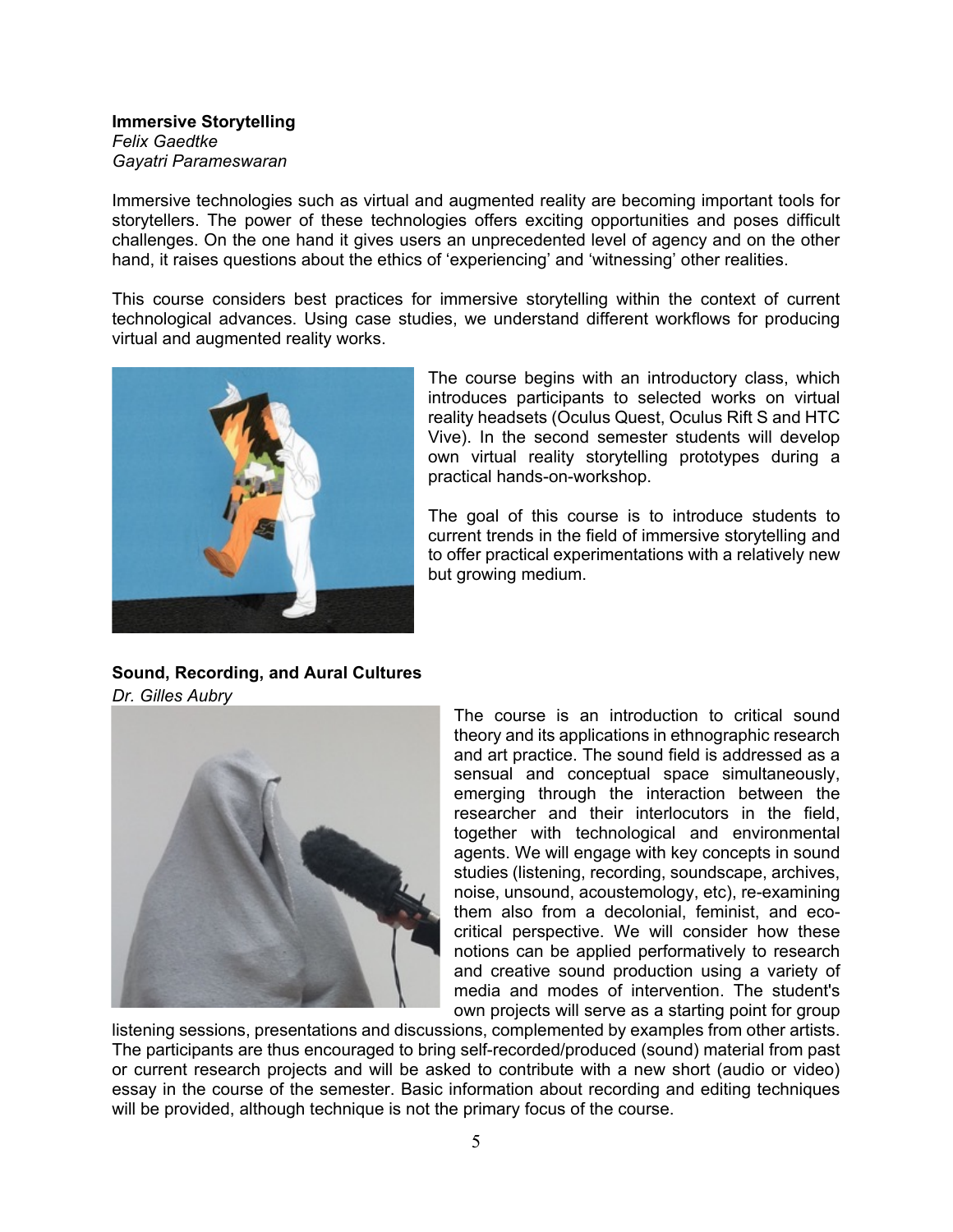## **Theory and History of Social and Cultural Anthropology**

*Dr. Judith Albrecht*



"In what mood do we, students and teachers of anthropology, face our disciplinary past?" (Singh and Guyer 2016). In the "post-truth" times, it is incumbent upon us to re-assemble the past of a discipline and make it alive in the present. With the aim of drawing insights from the re-assembled past of the discipline of social and cultural anthropology, this seminar will introduce the students to the rich repertoire of its theory and history between the 1850s and the 1980s. Each session is focused on discussing a set of concepts, the anthropologist (s) in focus, and excerpts of original ethnographies from which the concepts have been derived. The seminar is

designed with the genealogical principle of theory/history: to assist the students in understanding how each time-period and the available epistemes provided the conditions of possibilities for the respective anthropological theories, i.e., situating theories with the histories of practices and people involved in the anthropological enterprise of that particular epoch. Students are expected to attend the digital classroom having read the mandatory literature assigned for each session. Films and additional texts are recommended to enhance the learning experience. The lecturer will facilitate a student-led learning environment.

# **Semester 2 (Summer)**

**Immersive Video Workshop (On-Campus)**

*Gayatri Parameswaran Felix Gaedtke*



Students will take their immersive concepts (developed during the summer semester) and create suitable prototypes -- 360 videos, mobile AR prototypes, Tiltbrush references, volumetric videos etc. You will also learn how to budget, put together a financing plan and understand the basics of funding with the immersive arts landscape. Additionally, you will learn the skills of writing for immersive projects and feel prepared to create your own scripts.

Requirements to participate: You should have presented your immersive concept at the summer semester presentations.

*\*A 3-day in-house/on-campus workshop (as an elective)\**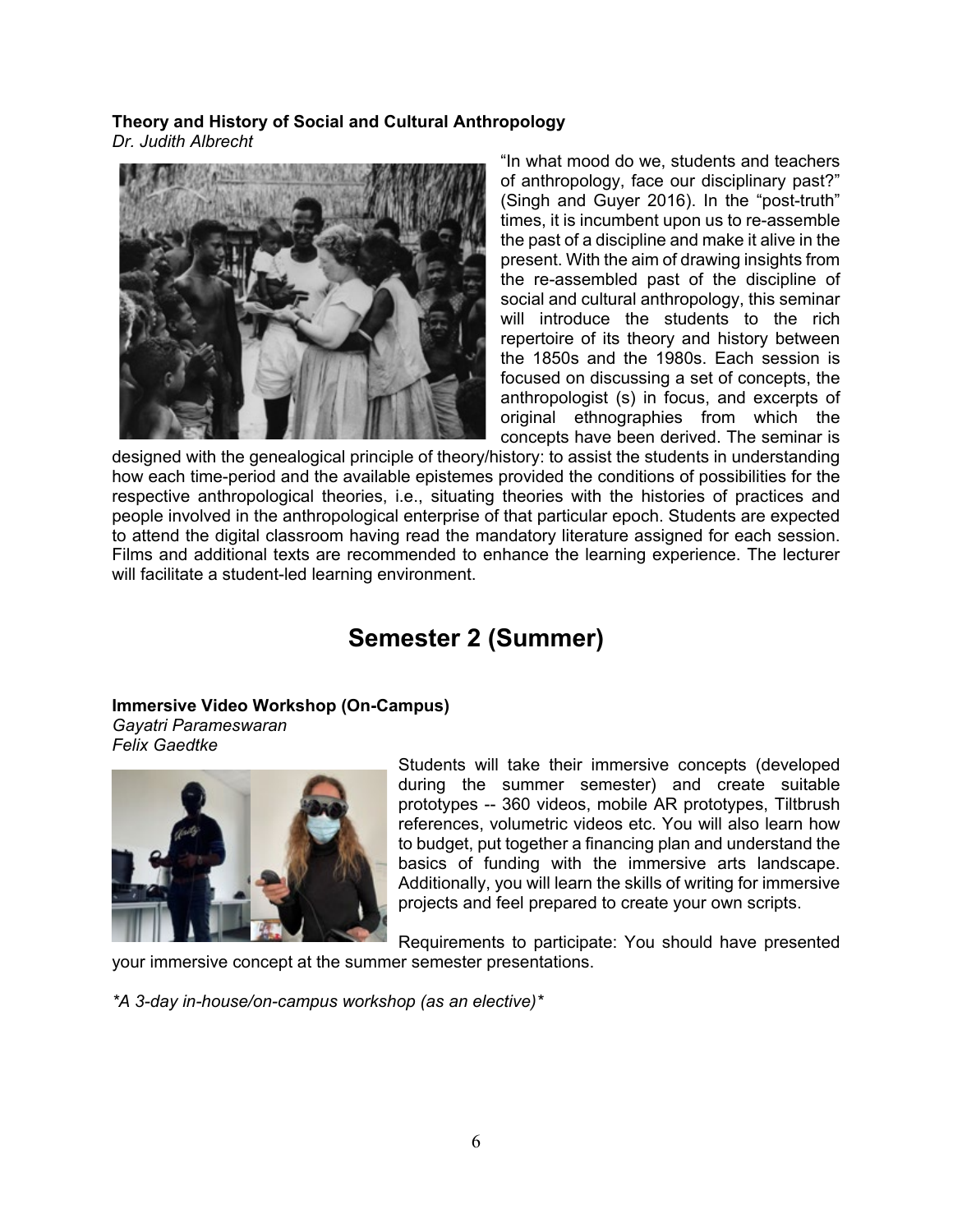## **Filmmaking for Fieldwork**

*Dr. Andy Lawrence*



This course is intended for students who want to use ethnographic methods and documentary filmmaking for anthropological research. Its focus is practical and theoretical with a degree of technical advice appropriate for those making their first films. It will also suit media professionals aiming to convert established practice into research. Each unit will encourage exploration through practice and adopts a pedagogy that I have developed over the past twenty years whilst teaching filmmaking to research students and professionals and by making my own films independently for TV, festival and Internet broadcast. It is intended to inspire the development of core skills in camera use, sound recording and editing that can be applied to sensory, fictive, observational, participatory, reflexive, performative and immersive modes of storytelling. The units will cover the entire production workflow for a research-led film project, with homework exercises designed to consolidate the practical elements of the module and readings and film-viewings providing background and further elaboration only where necessary. The last unit will anticipate the secondyear module that will concentrate on constructing ethnographic narratives from an audio-visual perspective.

Filmmaking for Fieldwork will cover the following topics

- The role of film in ethnographic research
- Legal and ethical aspects of ethnographic filmmaking
- Modes of documentary storytelling
- Collaborative and participatory methods
- Fictive narratives, sensory work and essays
- Production workflows
- Camera, sound and editing techniques
- Suggested filming kits to take to the field
- Crowdfunding, online promotion and digital distribution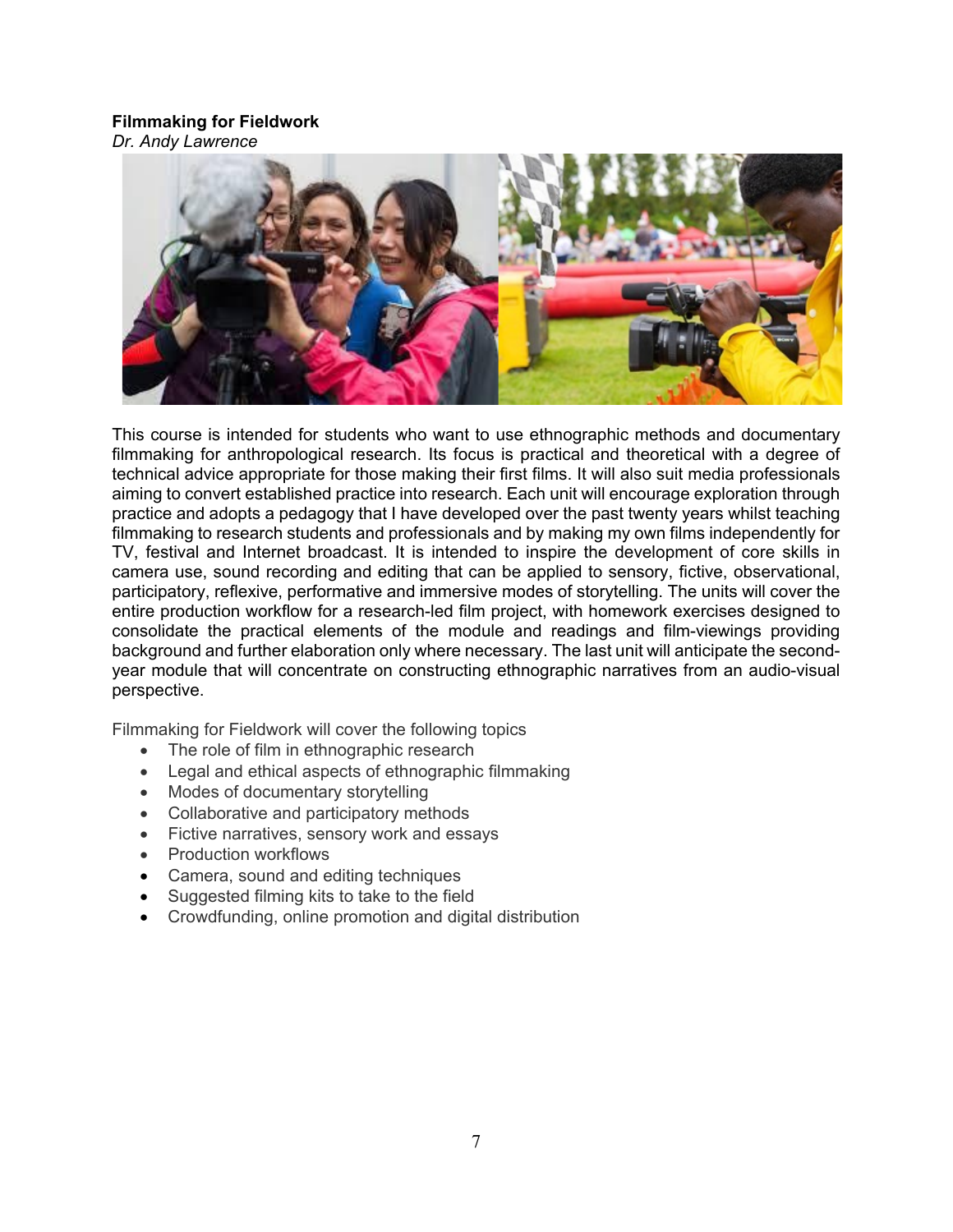#### **Virtual Environments**

*Professor Dr. Undine Frömming Heike Philp*



**Photo:** Athitat Shinagowin/ Shutterstock; Mark Wächter BVDW

In this course we will analyze and discuss the current state of virtual environments and immersive technology from an anthropological perspective. Will the *Metaverse* be able to become a new digital environment for social life? What kind of knowledge and research methods can digital anthropologist contribute to the creation of new digital spaces? This course takes place with avatars in different existing virtual environments such as Open Sim, Frame VR, Decentraland, Virbela, Altspace VR, Second Life. Other virtual environments such as Horizon Worlds, Animal Crossing: New Horizons (Nintendo switch) will be discussed. After this course students will be well versed in the history and current state of Virtual Reality and their meaning for societies. Students will become adept at navigating an avatar in a virtual environment, learn building in a sandbox and using machinimas.

Students will gain an extensive understanding of virtual reality, NFTs, blockchain technology, crypto currency, and an insight into the values and needs of virtual communities. Students' acquired skills and knowledge can serve as a foundation for future scholarly research or in an applied-context enables collaboration with programmers and technology platforms to build inclusive futures that are beneficial for societies. The course will discuss different topics that are relevant in virtual reality, such as alternative homes and meeting places for communities, adventure life in VR, virtual economy, consuming and marketing in virtual reality, artificial nature and virtual reality as a new safe meeting space in times of crisis. Furthermore, political activism in virtual reality, gender, sexuality and dating in virtual reality, programming and building of scenarios for climate change impacts to increase awareness and resilience of societies will be part of the lectures and discussions. The course will also focus on virtual reality for cultural heritage, indigenous communities, museums, artists and exhibitions.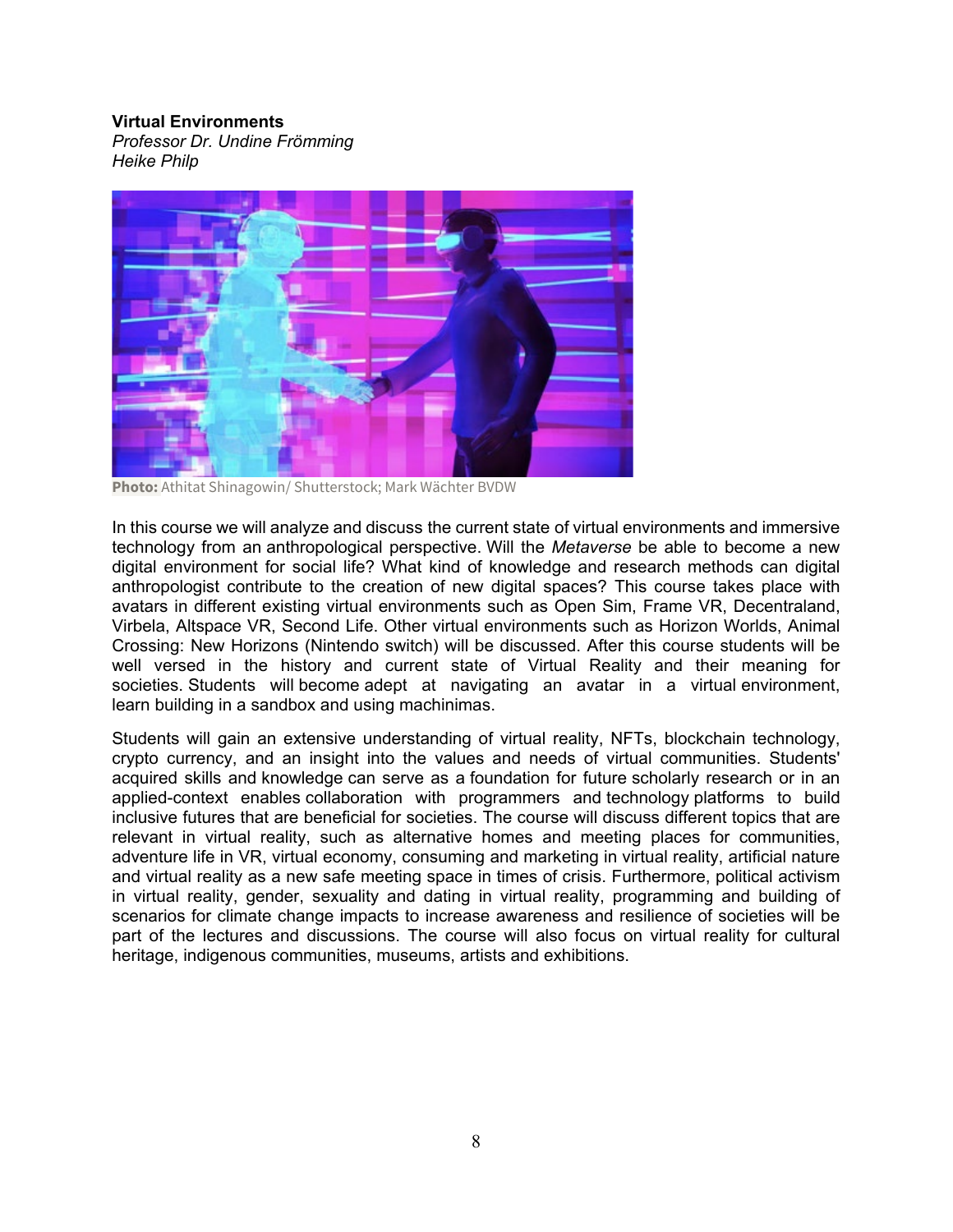**Space and Place** *Dr. Christian Reichel Mike Terry*



Papua, Indonesia / Reichel (2011)

Tempelhof, Berlin / Terry (2013)

There are few research areas that do not enjoy an overlap with theories of space and place. This course is meant to accompany you in advance and in progress of your final thesis projects. In the very least, this course can offer your thesis projects a more robust understanding of the setting and perception of the locations, spaces and places where you undertake your research. In other words, we are confident that this course imparts a sensitivity to an important aspect found most likely in all of your research areas.

In this seminar we deal with the question of how individuals and communities perceive their environment and the meanings within it that are based on culturally distinct ideas, concepts and norms. The course is organized in three parts: first, students are provided with a foundation of contemporary theory to approach space and place questions in their own research. Second, students are then instructed in methods and techniques for gathering theoretically informed data from the field. Third, in order to make implicit frames of reference explicit, students are offered strategies for visually representing the data in an anthropological context.

**Ethnographic Methods II** *Barbara Rühling Karina Piersig*



Qualitative methods crosscut many diverse academic fields such as sociology, anthropology, education, psychology, economics, and business. They allow us to study up close how people, institutions, and organizations experience and interpret their lives. Therefore, qualitative methods are becoming increasingly relevant for students in many academic fields and disciplines.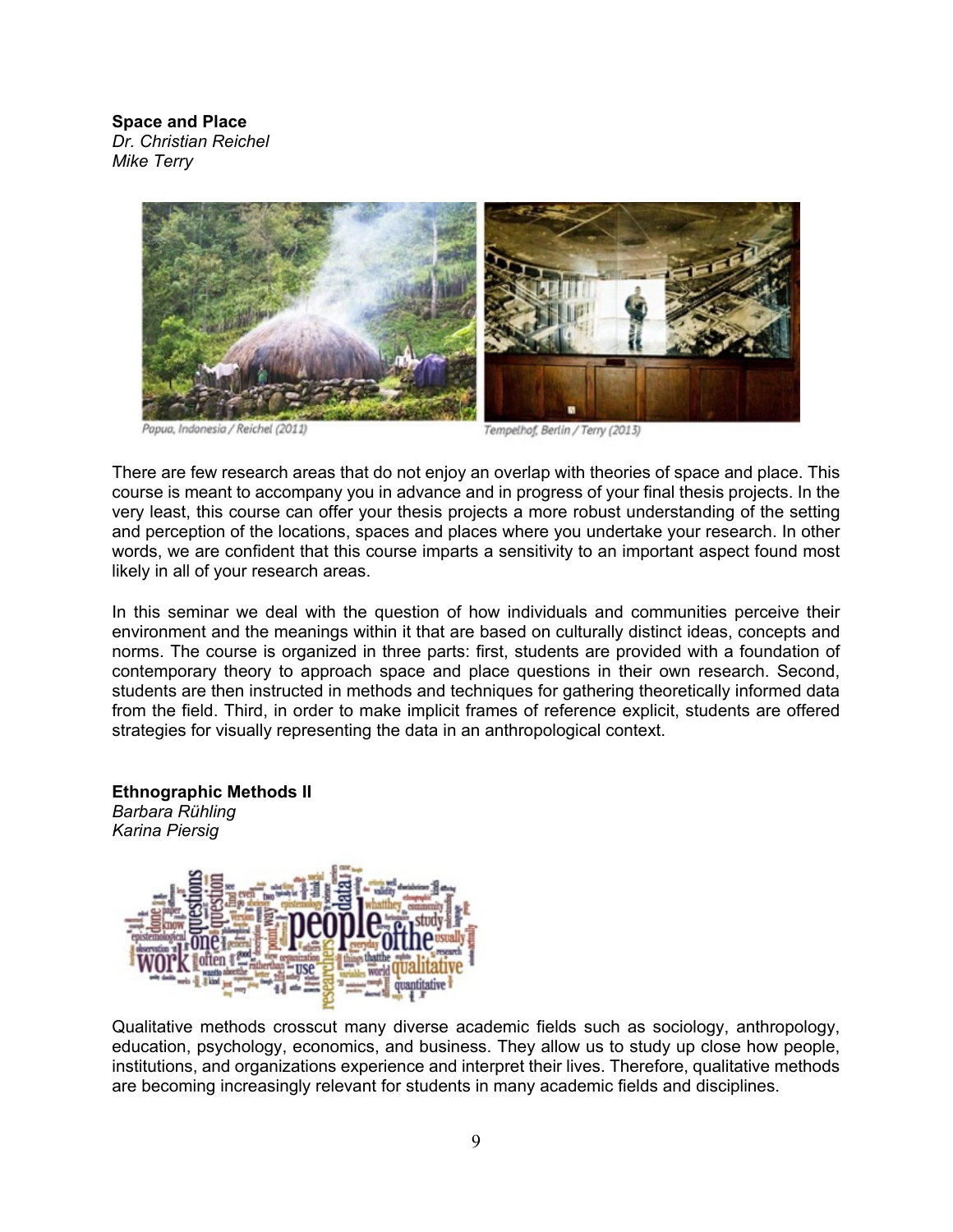You will learn about questions of epistemology, or how you know what you know, and how this relates to your choice of methods and their interpretation. We will then spend a considerable amount of time focused on the basics of research. You will learn how to navigate your entrance into the field, select informants, do observations in the field, and write field notes and analytic memos. Furthermore, you will learn about what kinds of qualitative interviews there are, how you can develop an interview schedule according to your needs, and learn useful tips on how to keep an interviewee immersed in conversation.

#### **Social Media Activism**

*Professor Dr. Undine Frömming* Lecture Series



The times they are a changing. Social media channels are not anymore small niches for private video uploads, but became influencing channels for visual anthropologist and other scientists. In this course students will learn all important aspects of *social media activism* and how to spread a message to the mass. Students will gain knowledge about the specific dramaturgy and style of photography and video-storytelling for social media accounts. How can I establish a social media identity as visual anthropologist, especially as independent blogger or for an indigenous community or NGO? The monetization of photography and video content, but also how to collaborate with viral video licensing companies and how to create and sell merchandise products for NGOs will be a focus of this lecture series. The lecture will also introduce students to green brand collaborations and negotiations with brands with the aim to self-finance an NGO. This lecture is not only designed for students who are interesting in blogging ethnographic video or photography content, but also for students who plan a professional carrier as a content creator, editor or CEO in a video agency or broadcast studio.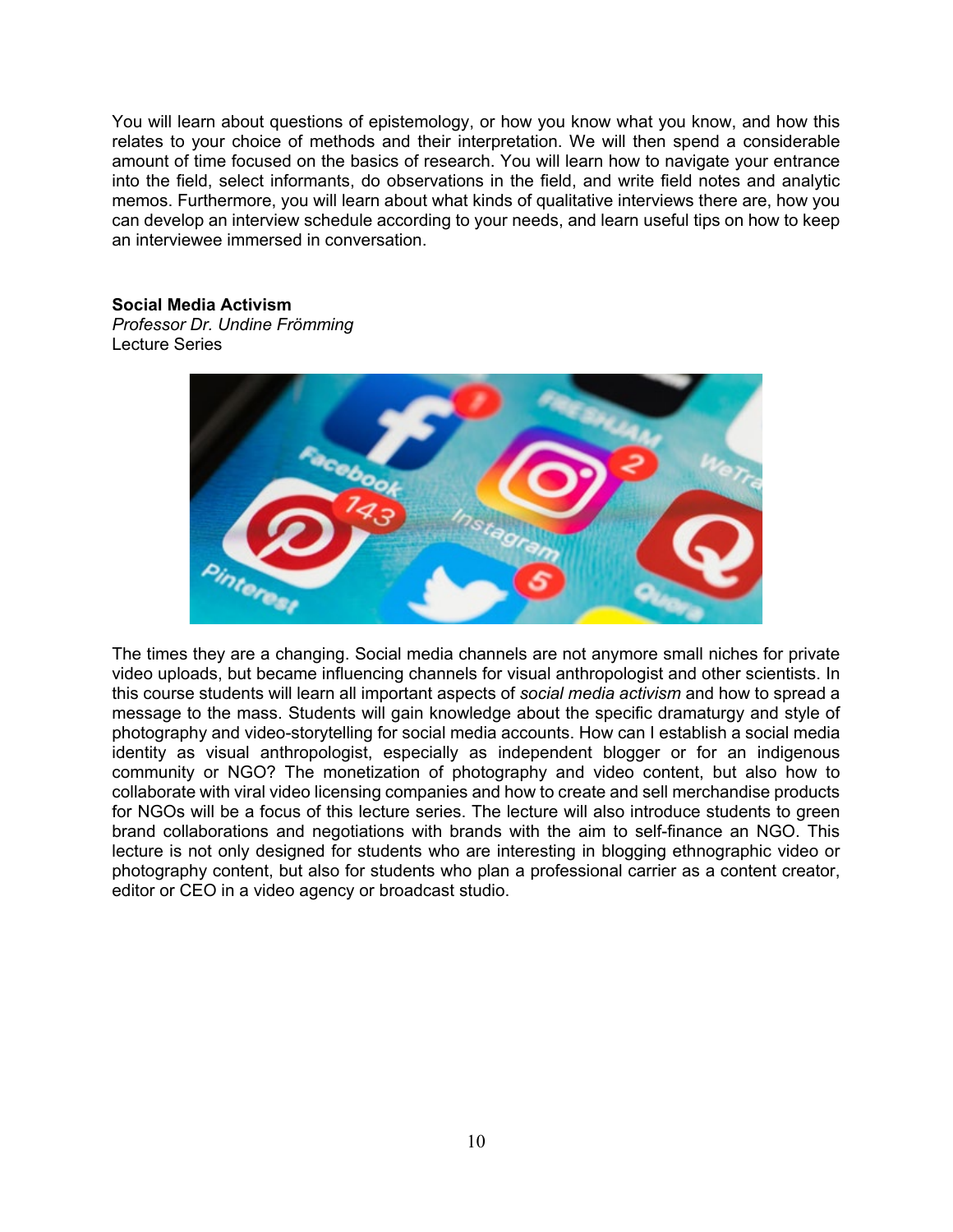#### **Poetic Framing**

*Kristian Petersen*

The "poetic framing course" is addressed to experienced film makers, since we will touch topics such as film language, composition, the tension between the seen and unseen and other more philosophical film/frame related topics. Each meeting we will watch films and discuss them related to certain aspects like poetic approach, framing and other aesthetical aspects. Short practical film assignments will be given and the results will be watched and discussed in the following meeting.



### **Photography and performance**

*Luiza Folegatti* 



This course will draw on feminist and queer theory to analyze, imagine and create images around varieties of self-representation, absences of representation, and leadership. It will be informed mostly by the works of female and non-binary photographers from Latin America and addressing their contributions to photography history, the presence of the body, the use of performance and the intimate space. We will look at the intersections of photography and performance to examine how ideas of leadership are informed by culture, nationality, gender, race, sexuality, and age. At the end of the semester, they will produce a short photography series after having input and exercises on how to choose and sequence photographs in a manner that creates meaning in the photographic series and in the possibilities of the exhibition space.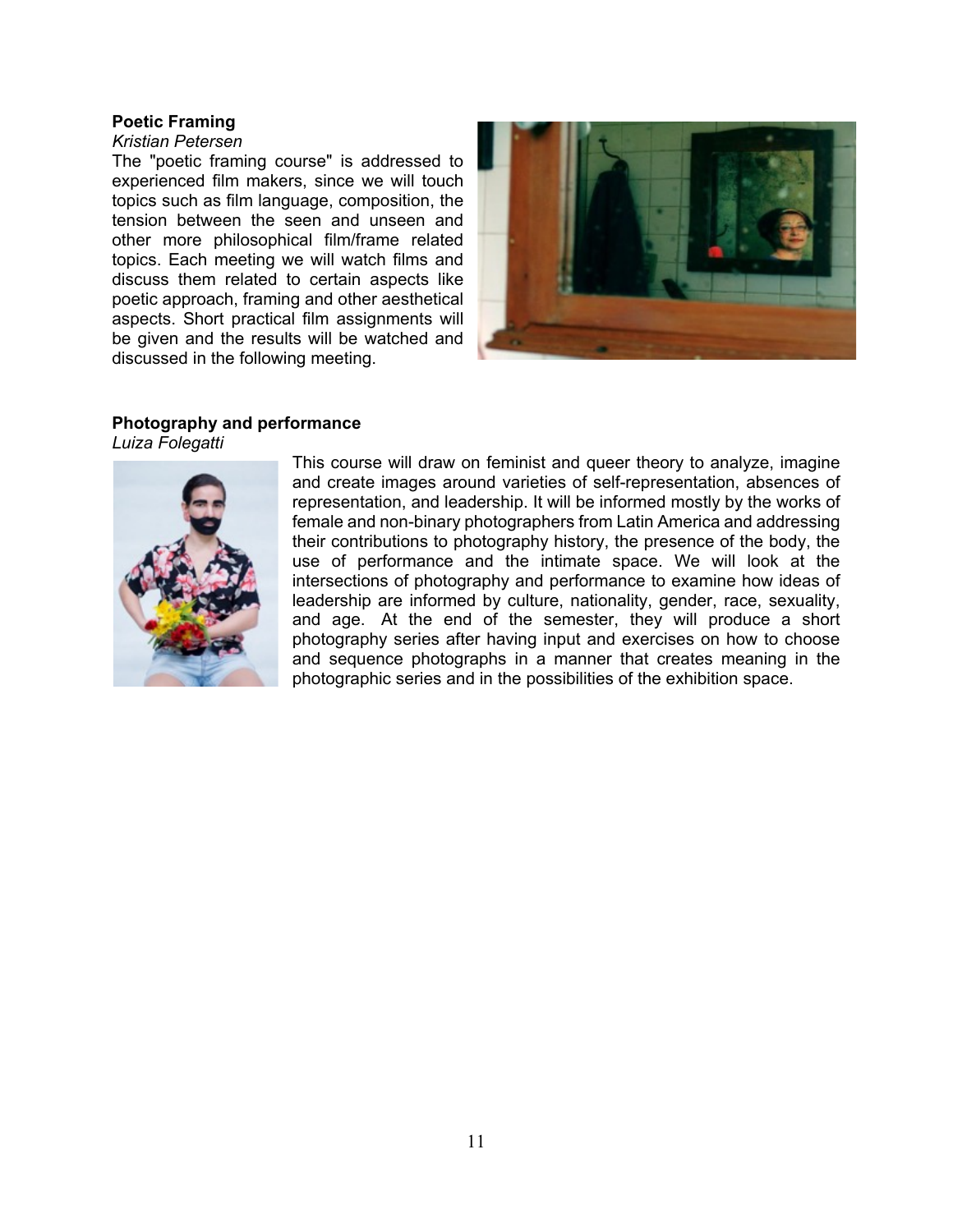#### **Environmental Anthropology: Climate Change Compilation Film Project** *Blake Kendall*



Climate Change, the Sixth Great Extinction, New Pangea, The Anthropocene… it's hard to know what to call it, but in this course we seek to articulate the experience of life and non-life in the context of our Planetary Emergency. The semester is structured in a two tier approach, delving deep into ecological methodologies and bringing them to life with experimentation and practice-led research. This course introduces the current state of scholarship of Environmental Anthropology, following Anna Tsing, Bruno Latour, Nicholas Mirzoeff, Heather Swanson, Joanna Macey and others. The course commences with

the methodological introductions of multi-species anthropology, speculative futures, geological filmmaking and discourse of Anthropocentric Visuality. However, our Planetary Emergency calls on us to move beyond the class room, and find an applied value of our research. Over the semester, we will be conducting fieldwork and ethnographic experiments and developing methodological innovation. These aspects in the field will be incorporated into a collective film project compiled over the semester.

## **Auto-Ethnography in the Vlogger Era**

*Mikko Toiviainen*



How to fruitfully discuss social and cultural phenomena through personal, lived experience? How to represent such phenomena through individual and intimate narratives? On this course we address these questions central to all ethnographic ventures in the particular context of *auto-*ethnographic research, and try to seize the possibilities that art and digital technologies open for evocative yet theoretically grounded self-representations that "place the self within a social context" (Reed-Danahay 1997, p. 9).

During the course the students will familiarize

themselves with the concept of autoethnography and, through examples, explore the possibilities of autobiography, audiovisual and digital diaries, vlogging and subjective/first-person documentary film as autoethnographic research methodology. We will screen autoethnographic work against the theoretical backdrops of identity, self-representation, voice, performance, and both cultural and methodological critique. We will learn to reflectively regard the representational challenges in a setting where the researcher is an integral part or central focus of the events s/he portrays, and discuss the issues of authenticity, authorship, validity, scientific rigor and ethics entangled therein.

The course consists of two parallel processes: a problem-based learning approach to learning *about* autoethnography, and a project-based approach of *doing* it - trying it out in practice. The project-based approach translates to creating our own autoethnographic research in the form of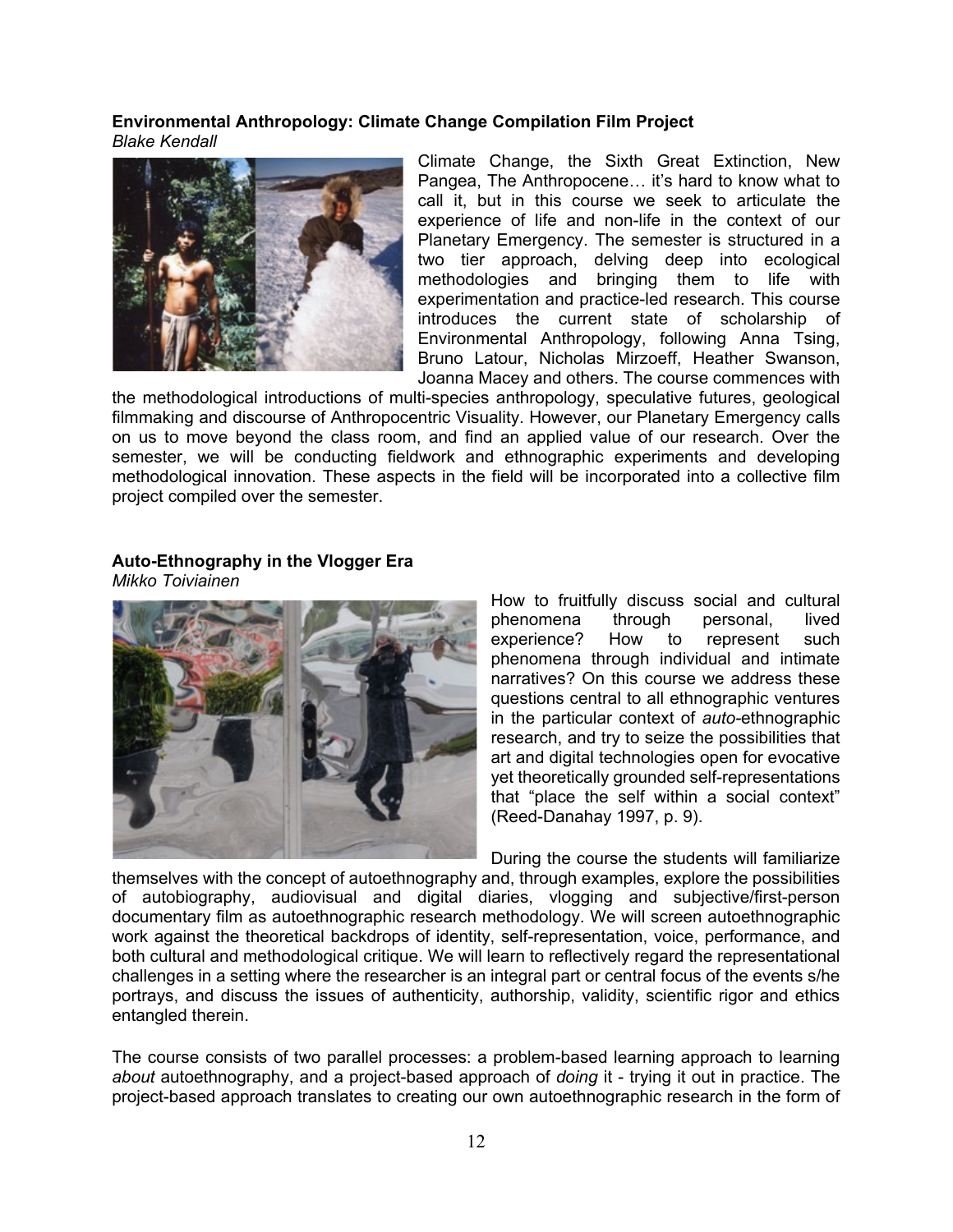digital self-narratives, with the aim of applying anthropological theory and concepts to one's own life. According to Thornburg (2017), "good autoethnography is able to bring anthropological concepts and approaches to bear in order to evaluate and think about things in the life of the autoethnographer that quite often go unanalyzed." How do we achieve this by way of digital storytelling?

#### **Editing II** *Jeff Coons*



This course serves as an introduction to the history, theory, and practical basics of editing. The course will be divided in two sections: 1. History and Theory, which will include readings, illustrations, and film viewings 2. Practical, editing exercises in order to apply what you have learned in class.

At the conclusion of this course students will be familiar with the following:

• Key terminology & concepts

• Post-production workflow process (Media management, assembly, sound design, basic color correction, exporting, etc…)

- Understand when and why to make and edit
- Comprehend rhythm, tempo, and emotion
- Building a strong sequence

# **Semester 3 (Winter)**

#### **Colloquium**

*Dr. Judith Albrecht Professor Dr. Undine Frömming Dr. Lisa Grund Dr. Nadine Wanono* In small groups, arranged by thesis advisor. Over the course of the semester, students will present on their research plans and receive individualized guidance for the thesis.

**Artistic Practice in Transcultural Context** *Lidia Rossner*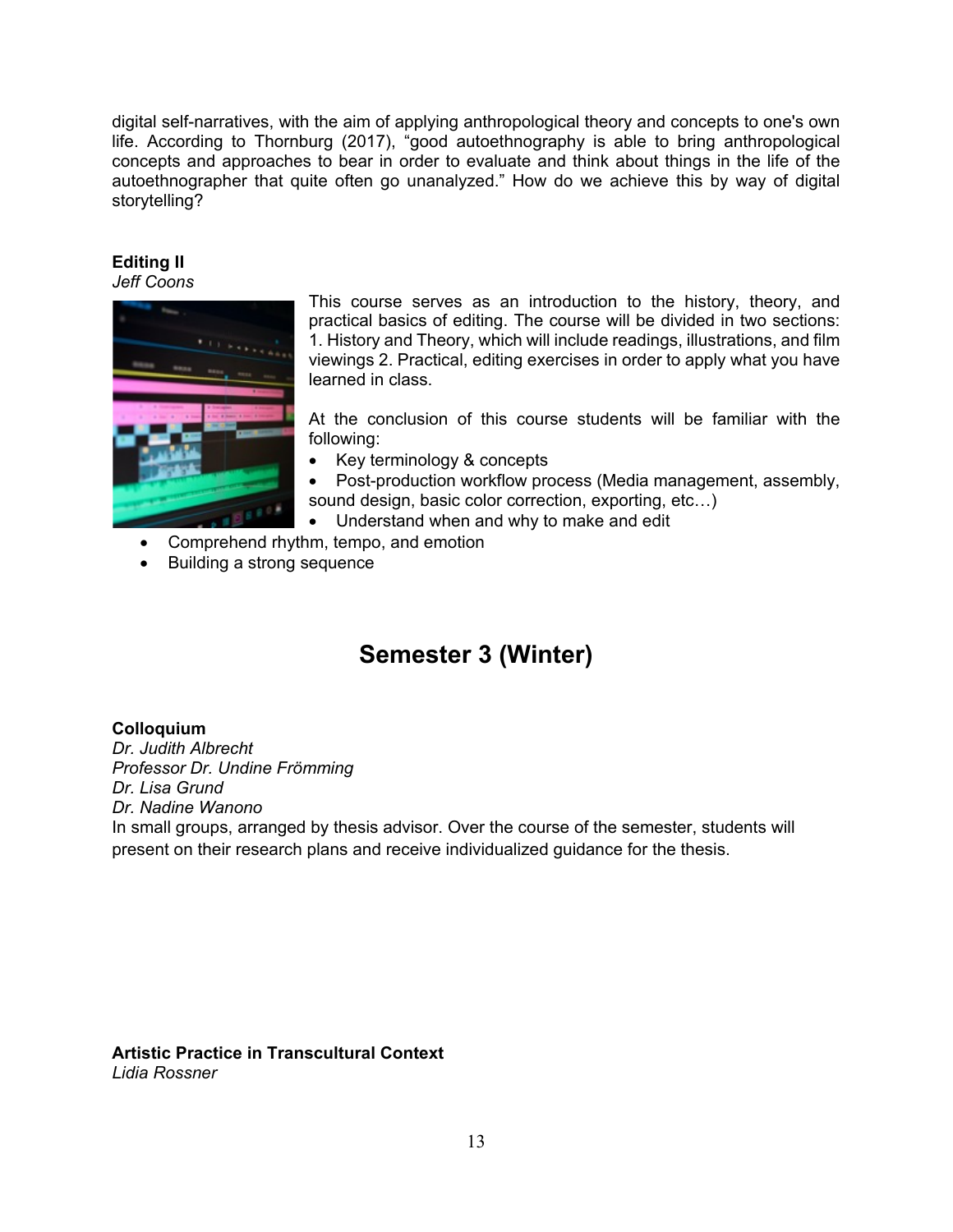

The course explores the converging zone between art and anthropology through analysis of research-based contemporary art practices situated in trans-cultural contexts. Specifically, we'll look into intersections, correspondences and conflicts between art practices and visual and media anthropology. After an introduction to the theories, historical perspectives and an overview of the current discourse on art and anthropology, from the perspectives of both art theory and anthropology, we will examine case studies of contemporary art practices. Core study materials comprise texts, photography, audio-visual documentation of artwork, as well as artists' interviews. Key themes addressed in the course include visual literacy; language as visual art; the 'object' as representative and a fetish; social and political activism. By critically assessing how artists respond to, adapt and negotiate trans-culturalism, the aim of the course is to open up possibilities for analytical exploration of the arts as a social and professional resource. What can anthropology borrow and learn from the arts? Could this convergence zone be a site of fraternity, where collaborations and information exchanges take place, or is it a contested territory?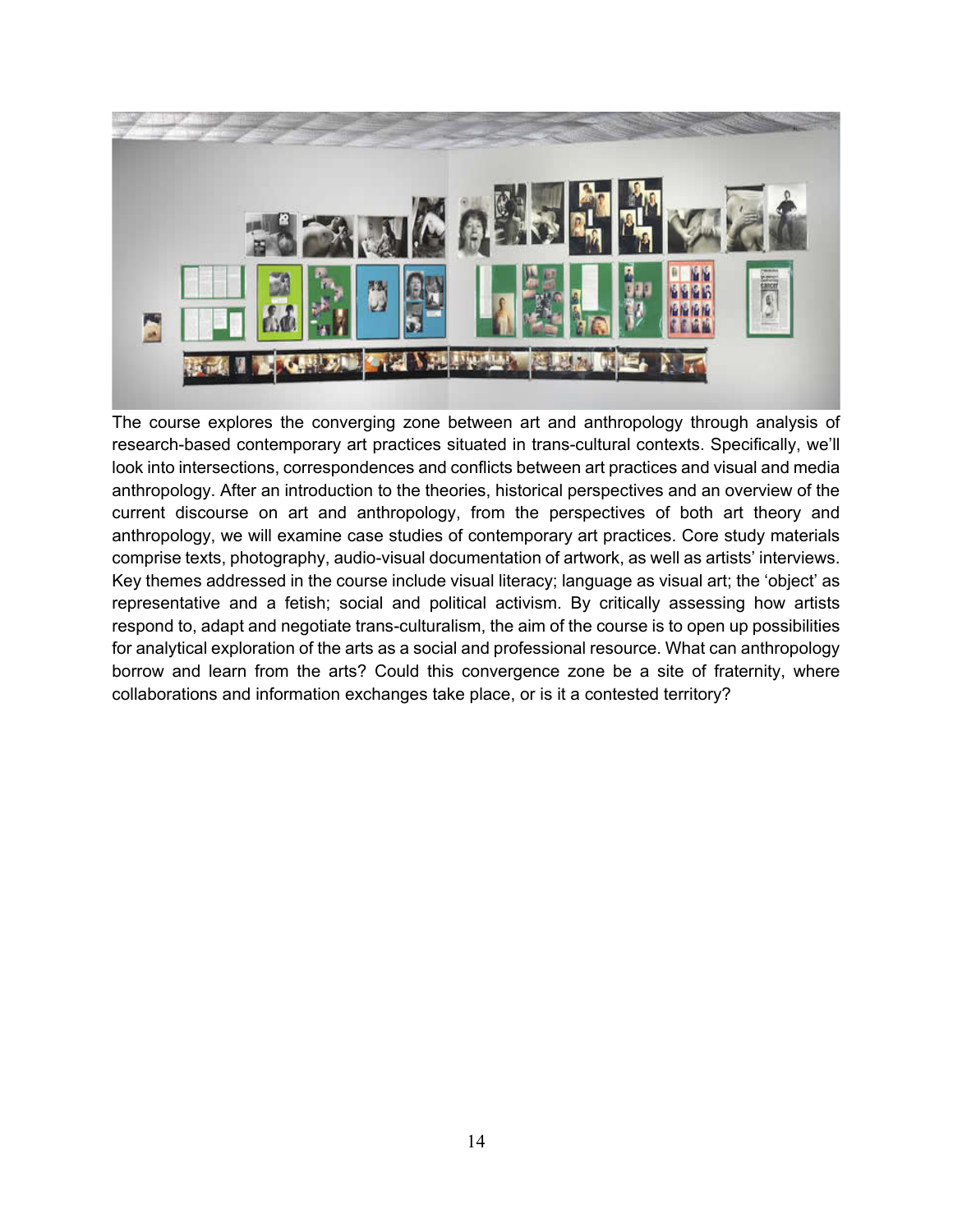## **Decolonised: Images, Race and Representation**

*Laura Na Blankholm Salomon Makonen*



Anthropology as a discipline has played a significant role "in creating and maintaining a legally codified system of discrimination that underpinned structural racism throughout the 20th century." (Anderson 2016) To describe this as a 'legacy' would only distance us from the fact that it is a structure that still prevails and that has reemerged as a dominant social and political narrative of the past few years. This course runs over eleven online units where we will interrogate key concepts in relation to anthropology, representation of race and the production of knowledge.

Throughout the course, we will engage with the discursive topic of 'Decoloniation' a term that has unfortunately

become an often-empty buzzword. Being mindful of this, we would like to engage with the concept as described by Samia Mehrez as a practice which "continues to be an act of confrontation with a hegemonic system of thought; it is hence a process of considerable historical and cultural liberation. As such, decolonization becomes the contestation of all dominant forms and structures, whether they be linguistic, discursive, or ideological." (1991) And explore how this can be applied in practice. Students, through their participation, will be encouraged to interrogate their own views, comprehensions and practices as they develop their own critical and vigilant epistemologies.

## **Queering the Gaze**

*Dr. Dalia Neis*



In this workshop we will explore how an experimental film practice potentially challenges and subverts the dominant white, male gaze. This workshop breaks down the boundary of theory and practice. Beginning with early, classical film theorists such as Laura Mulvey, we will discuss the issue of gender/sexuality and film form.

We will then proceed to explore how later film theorists such as Bell Hooks critiqued Mulvey's theory of the gaze and developed a theory of the

oppositional gaze. As a means to explore possibilities for freeing the gaze from dominant power structures, we will experiment with practicing recycling and found footage filmmaking, and end with a practical exercise/presentation. Over the course of the seminar, we actively watch and discuss artist filmmakers such as Hannah Black, Arthur Jafa, Isaac Julien, Barbara Loden, Barbara Hammer, the Black-Audio Film Collective and more.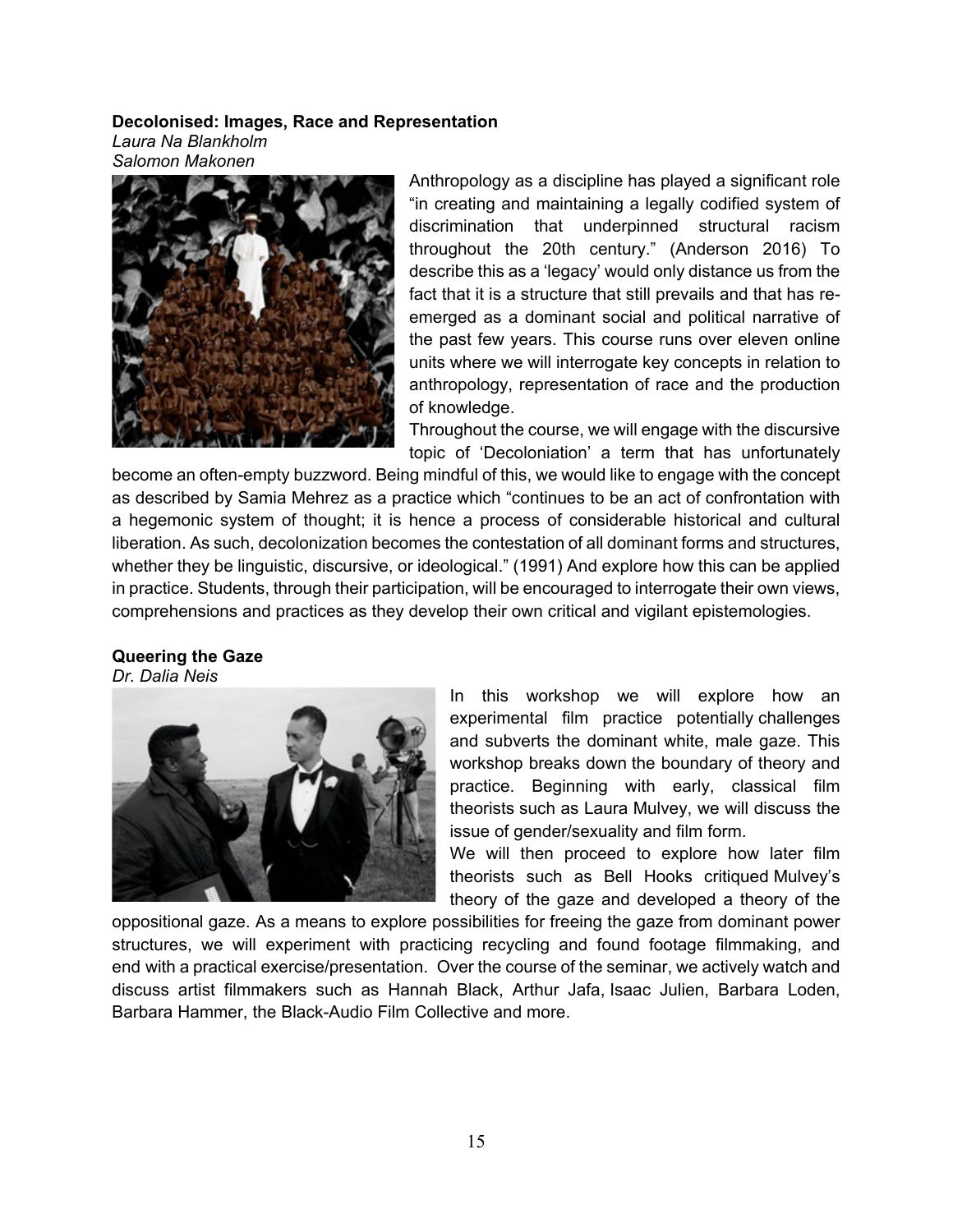## **The Anthropology of Play**

*Jón Bjarki Magnússon* 



If the goal of ethnographic filmmaking is to show life as it is lived, experienced, dreamed or fantasized, then what are the best techniques to access those lived-through-experiences and/or inner realities? In this seminar, we look at how play, performance and unstructured improvisations in the play worlds of the protagonists choosing, can become an effective tool to reach this goal.

Jean Rouch, one of the pioneers of ethnographic

filmmaking, viewed his filmic endeavors as adventurous 'games' situated on the borderlines of dreams and reality, fact and fiction. Psychoanalyst Donald Woods Winnicott spoke of play as the third area, a sacred space between the individual and society, where he experiences creative living, as long as he has trust in this play world setting, and anthropologist Richard Schechner spoke of performance as a tool for people "to re-become what they once were, or even, and most often, to re-become what they never were, but wish to have been or wish to become".

Playfulness in the use of the camera is an evocative, if not essential tool to engage with people's practices of reality-making, and can be especially useful to those who engage with vulnerable groups of people that struggle with being understood through more conventional means. If an interview will help us attain the factual information needed, and observational cinema methods can bring viewers closer to our subjects, play may sometimes help significantly in finding a common language between researcher and his protagonists.

## **Mediating Migration**



This course demonstrates the value of anthropological perspectives for understanding the complex global issue of transnational migration, border politics and social policy.

Throughout the semester, we will examine how the management of borders impacts populations on the move, through access to housing and health services, labor markets, encounters with state police, and the acquisition of documents and legal statuses. We will also consider the proof that asylum seekers must provide in order to receive a protected status.

By using a framework of human rights, this course will investigate how contemporary issues in migration—such as border management and the blurred distinction between forced and economic migration—raise and reopen debates concerning the management of difference. We will draw on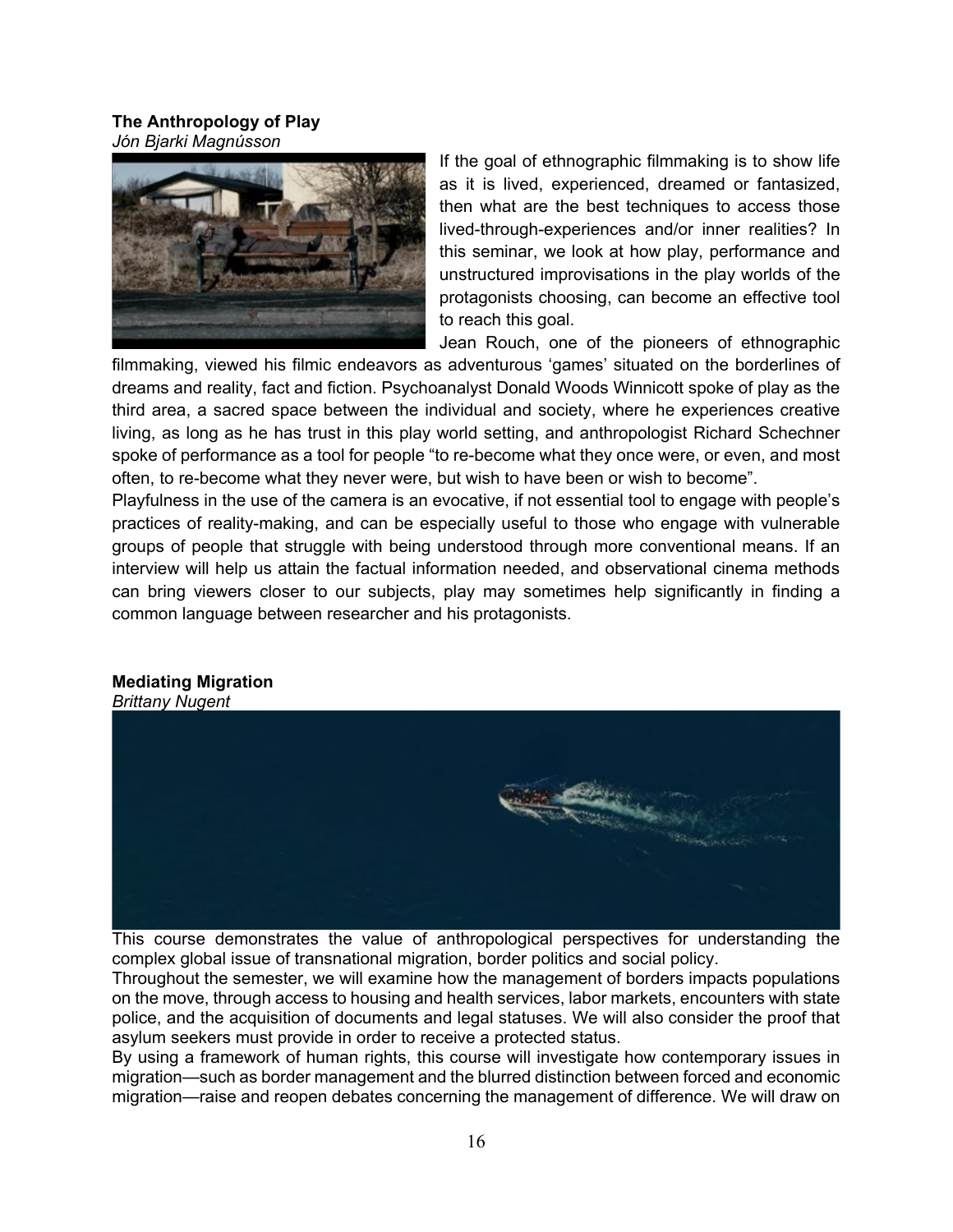the work of anthropologists, sociologists, and geographers, as well as journalists, filmmakers, legal and medical professionals. Our readings each week will include a mix of anthropological, ethnographic, long-form journalism, and policy texts, as well as films and podcasts.

# **Semester 4 (Summer)**

### **Colloquium**

*Dr. Judith Albrecht Prof. Nora Bibel Professor Dr. Undine Frömming Dr. Lisa Grund Dr. Nadine Wanono*

Thesis colloquiums continue in semester four in small groups, arranged by thesis advisor. Over the course of the semester, students will check in on their research, writing and editing process to receive peer and advisor feedback.

### **Advanced sound concepts for documentary film**

*Dr. Gilles Aubry*



The course engages with creative uses of sound in extended documentary film practice. A holistic approach to film soundtracks will be privileged, beyond the 'verbocentrism' of mainstream cinema ; alternate hierarchies between voice, music and ambient sound will be considered. As a combination of location sound, sound design, and music composition, ambient sound in particular offers much more than mere « sonic background ». It can be mobilized to achieve distancing effects, to accentuate temporal, rhythmic and sensual qualities of images, to highlight the recorded nature of sound and images, fostering thus an active and reflective engagement from the viewer. The course will cover a number of additional strategies, including asynchronous sound, collage

techniques, spatial mixing, generally privileging a performative approach to soundtrack composition. Next to this content, the course also works as a forum for discussing the participants' individual film projects for the MA thesis. Upon request, technical aspects of recording, editing, mixing, and sound design will be addressed.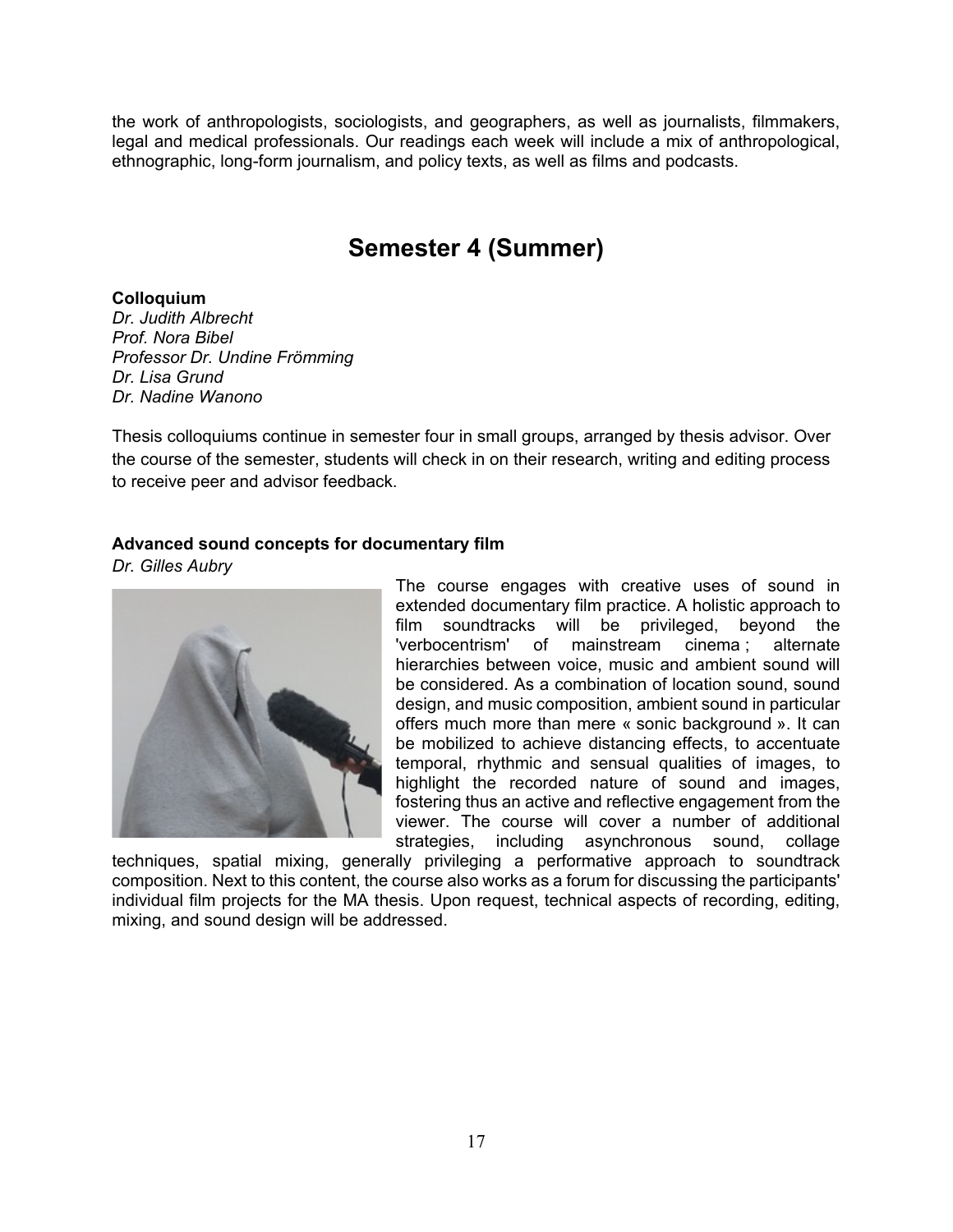## **Digital Film Editing**

*Tami Liberman*



As a fundamental component of filmmaking, editing highly affects the narrative, protagonist representation and ethics of ethnographic film and video. The Editing Forum is a weekly workshop dedicated to the experiencing and understanding of these effects through the discussion of students' editing choices in their final filmic thesis projects. Throughout this workshop we shall examine the role of editing in producing emotion, rhythm, effective narrative structure, experimental filmic experiences and anthropological meanings.

**Film Composition and Dramaturgy** *Kristian Petersen*



Film Composition and Dramaturgy is an intensive thesis tutorial aimed towards students in the final stages of thesis film projects. Please note this course only meets in the months leading up into the thesis deadline, when students have the opportunity to receive individualized feedback on the editing and dramaturgy of their final films. Part of the course is the final film screening of MA thesis films in a Berlin cinema.

**Writing the Thesis**  *Dr. Gregory Gan*



This course contends that anthropological writing is an acquired skill that can be trained, and not an innate ability that we somehow possess, or not. My main contention throughout this course will be that we do a tremendous disservice by conflating our initial search for the right words to express our ideas, with the iterative stages of research writing and editing, which result in a final, polished manuscript. I plan to make this argument overt by turning to the analogy of a drawing, which is similarly believed to be created based on innate ability, rather than methodical skill. This ignores the various stages—oftentimes monotonous, or technical stages—

that go into the creative process, which include gestures and sketching (project design and hypothesis), grounding our work in appropriate references (preparatory research and literature review), making measured studies (ethnographic fieldwork), finding the right values and tone (qualitative examination of data), and rendering fine details (synthesizing results). These stages, which act as visual metaphors and thus, provide us a set of structured tools, will also allow us to